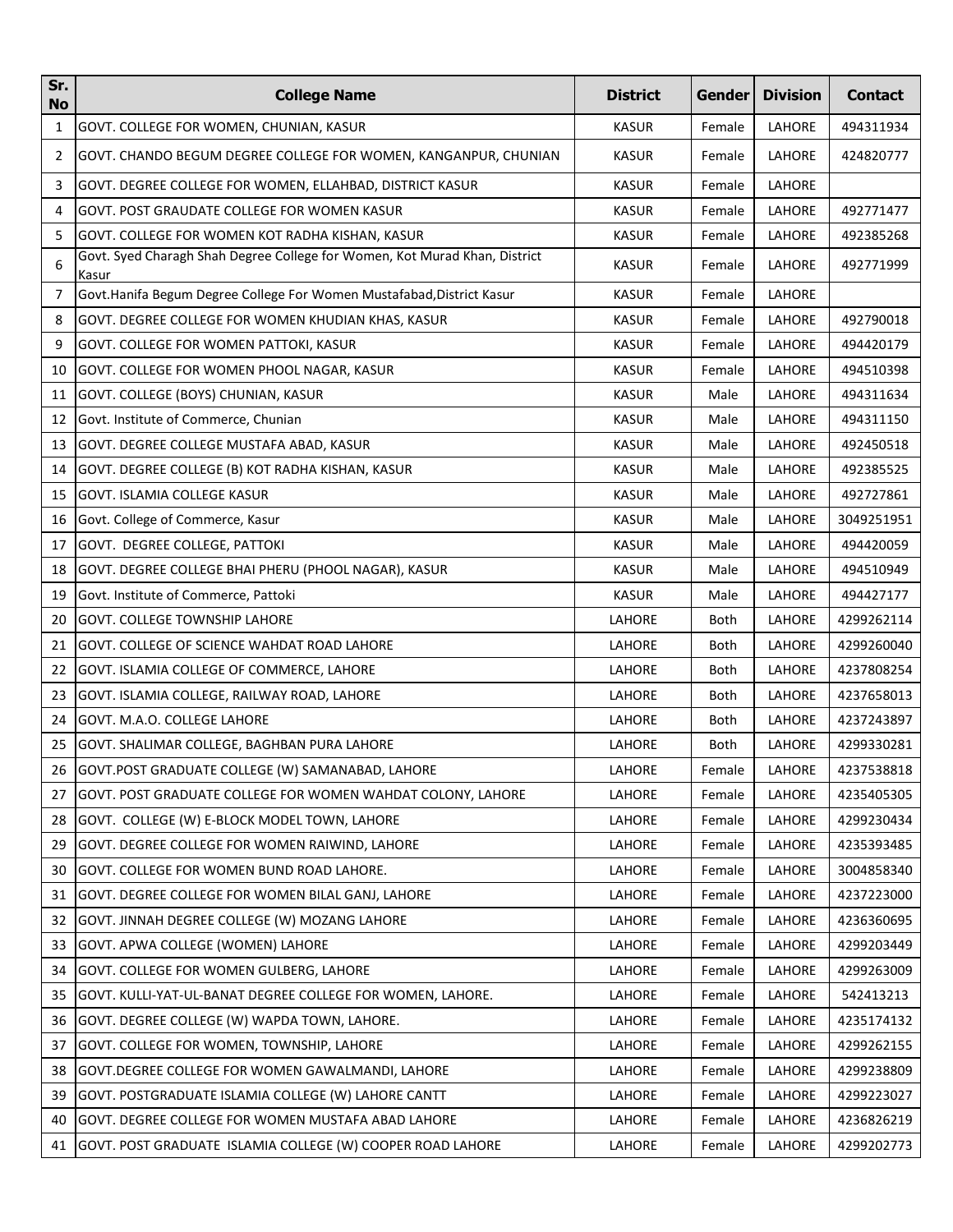| Sr.<br><b>No</b> | <b>College Name</b>                                                        | <b>District</b>      | Gender        | <b>Division</b> | <b>Contact</b> |
|------------------|----------------------------------------------------------------------------|----------------------|---------------|-----------------|----------------|
| 42               | GOVT. COLLEGE OF HOME ECONOMICS GULBERG, LAHORE                            | LAHORE               | Female        | LAHORE          | 4299263326     |
| 43               | GOVT. COLLEGE FOR WOMEN BAGHBAN PURA LAHORE                                | LAHORE               | Female        | LAHORE          | 4236552597     |
| 44               | GOVT. AYESHA DEGREE COLLEGE FOR WOMEN, TIMBER MARKET, RAVI ROAD,<br>LAHORE | LAHORE               | Female        | LAHORE          | 4237709190     |
| 45               | GOVT. COLLEGE FOR WOMEN SHAD BAGH LAHORE                                   | LAHORE               | Female        | LAHORE          | 2436275650     |
| 46               | GOVT. DEGREE COLLEGE FOR WOMEN, DATA NAGAR, LAHORE                         | LAHORE               | Female        | LAHORE          |                |
| 47               | GOVT. DEGREE COLLEGE (W) KOT KHAWAJA SAEED LAHORE                          | LAHORE               | Female        | LAHORE          | 4236856737     |
| 48               | GOVT. DEGREE COLLEGE FOR WOMEN, GULSHAN RAVI, LAHORE.                      | LAHORE               | Female        | LAHORE          | 4237419898     |
| 49               | GOVT. DEGREE COLLEGE FOR WOMEN, SHAHDARA, LAHORE.                          | LAHORE               | Female        | LAHORE          | 4237941344     |
| 50               | GOVT.DEGREE COLLEGE FOR WOMAN KOT LAKHPAT, LAHORE                          | LAHORE               | Female        | LAHORE          | 4235917565     |
| 51               | GOVT.DEGREE COLLEGE FOR WOMEN, MARGHZAR COLONY, LAHORE                     | LAHORE               | Female        | LAHORE          | 4237499772     |
| 52               | GOVT.DEGREE COLLEGE FOR WOMEN KAHNA NAU, LAHORE                            | LAHORE               | FEMALE        | LAHORE          |                |
| 53               | GOVT.DEGREE COLLEGE FOR WOMEN, SHALIMAR TOWN, LAHORE                       | <b>LAHORE</b>        | <b>FEMALE</b> | LAHORE          | 4236880186     |
| 54               | GOVT.FATIMA JINNAH COLLEGE FOR WOMEN ,CHUNA MANDI,LAHORE                   | LAHORE               | Female        | LAHORE          | 4237661185     |
| 55               | GOVT. DEGREE COLLEGE(W), SALAMAT PURA, LAHORE                              | LAHORE               | Female        | LAHORE          | 4236554389     |
| 56               | GOVT. QUEEN MARY COLLEGE FOR WOMEN LAHORE                                  | LAHORE               | Female        | LAHORE          | 4237576412     |
| 57               | GOVT. RABIA BASRI COLLEGE FOR WOMEN, AMAR SIDHU, LAHORE                    | LAHORE               | Female        | LAHORE          | 4237167515     |
| 58               | GOVT. DEGREE COLLEGE (W), CHUNG, LAHORE                                    | LAHORE               | Female        | LAHORE          | 4235230206     |
| 59               | GOVT.DEGREE COLLEGE FOR WOMEN RAKH CHABEEL,DISTRICT LAHORE                 | LAHORE               | Female        | LAHORE          | 4236522800     |
| 60               | Govt.Degree College For Women Hair, Bedian Road, District Lahore           | LAHORE               | Female        | LAHORE          | 4235600208     |
| 61               | Govt. Degree College for Women Islampura, District Lahore                  | LAHORE               | Female        | LAHORE          | 4237100117     |
| 62               | Govt. Degree College for Women, Thokar Niaz Baig, Lahore                   | LAHORE               | Female        | LAHORE          |                |
| 63               | GOVT. DEGREE COLLEGE (BOYS) RAIWIND, LAHORE                                | LAHORE               | Male          | LAHORE          | 4235393776     |
| 64               | GOVT. COLLEGE (BOYS), MODEL TOWN LAHORE                                    | LAHORE               | Male          | LAHORE          | 99231678       |
| 65               | GOVT. SHAH HUSSAIN DEGREE COLLEGE, CHUNG LAHORE                            | LAHORE               | Male          | LAHORE          |                |
| 66               | GOVT. COLLEGE OF COMMERCE, SABZAZAR, LAHORE                                | LAHORE               | Male          | LAHORE          | 4299332295     |
| 67               | GOVT. ISLAMIA COLLEGE CIVIL LINES LAHORE                                   | LAHORE               | Male          | LAHORE          | 4299210676     |
| 68               | <b>GOVT. DYAL SINGH COLLEGE LAHORE</b>                                     | LAHORE               | Male          | LAHORE          | 4237247212     |
| 69               | GOVT. ISLAMIA DEGREE COLLEGE FOR BOYS LAHORE CANTT                         | LAHORE               | Male          | LAHORE          | 4299238743     |
| 70               | GOVT. COLLEGE RAVI ROAD SHAHDARA LAHORE                                    | LAHORE               | Male          | LAHORE          | 4237932871     |
| 71               | GOVT. COLLEGE FOR BOYS GULBERG, LAHORE                                     | LAHORE               | Male          | LAHORE          | 4299230159     |
| 72               | GOVT. DEGREE COLLEGE FOR BOYS SHALIMAR TOWN, DISTRICT, LAHORE              | LAHORE               | Male          | LAHORE          | 4236880297     |
| 73               | GOVT. KHAWAJA RAFIQUE SHAHEED COLLEGE WALTON ROAD, DISTRICT LAHORE         | LAHORE               | Male          | LAHORE          | 4299332619     |
| 74               | Govt. College of Commerce, Hunza Block Allama Iqbal Town, Lahore           | LAHORE               | Male          | LAHORE          | 4237807307     |
| 75               | Govt. College of Commerce, Baghbanpura, Lahore                             | LAHORE               | Male          | LAHORE          | 4236520191     |
| 76               | Govt. College of Commerce, Shahdara, Lahore                                | LAHORE               | Male          | LAHORE          | 4237910216     |
| 77               | Govt. College of Commerce, Kot Lakhpat, Lahore                             | LAHORE               | Male          | LAHORE          | 4299262093     |
| 78               | Govt. Institute of Commerce, Samanabad, Lahore                             | LAHORE               | Male          | LAHORE          | 4237583649     |
| 79               | GOVT. DEGREE COLLEGE FOR BOYS, BEDIAN ROAD, DISTRICT LAHORE                | LAHORE               | Male          | LAHORE          | 4235970070     |
| 80               | GOVT. DEGREE COLLEGE FOR BOYS, KAHNA NAU, LAHORE                           | LAHORE               | Male          | LAHORE          | 4299330174     |
| 81               | GOVT. G.N. DEGREE COLLEGE (W) NANKANA SAHIB                                | <b>NANKANA SAHIB</b> | Female        | LAHORE          | 569201067      |
| 82               | GOVT. DEGREE COLLEGE FOR WOMEN WARBURTON, NANKA SAHIB                      | <b>NANKANA SAHIB</b> | Female        | LAHORE          | 562794488      |
| 83               | GOVT. DEGREE COLLEGE FOR WOMEN BUCHEKI, DISTRICT NANKANA SAHIB             | <b>NANKANA SAHIB</b> | Female        | LAHORE          |                |